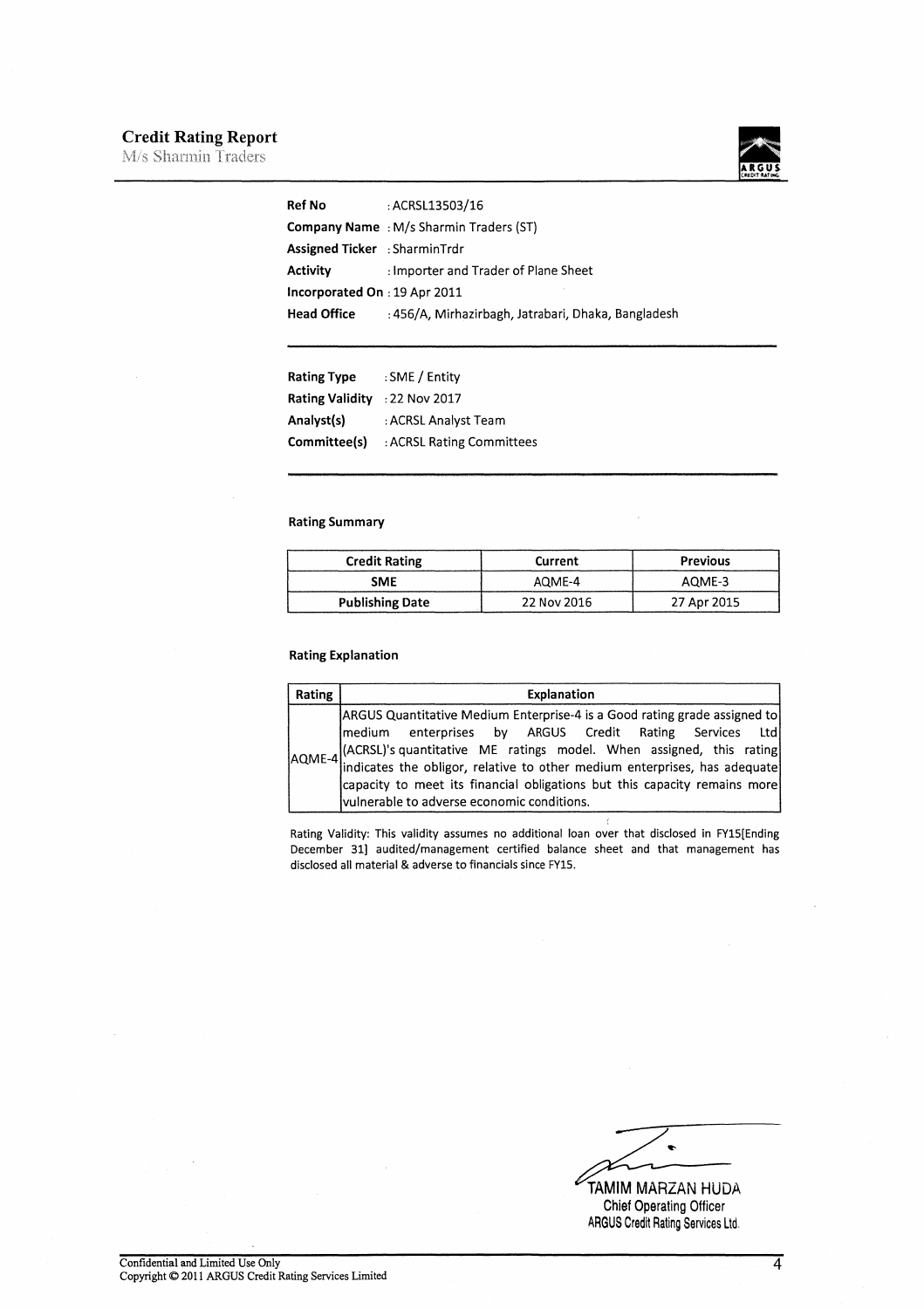## **Credit Rating Report**<br>Sharna Enterprise



| <b>Ref No</b>                | : ACRSL13487/16                                            |
|------------------------------|------------------------------------------------------------|
|                              | <b>Company Name</b> : Sharna Enterprise (SEN)              |
| Assigned Ticker: SharnaEnt   |                                                            |
| Activity                     | : Poultry Feed Raw Material Supplier.                      |
| Incorporated On: 20 Nov 2011 |                                                            |
| <b>Head Office</b>           | : Shahid Nazim Uddin Road, Bhaluka, Mymensingh, Bangladesh |
|                              |                                                            |

| <b>Rating Type</b> | : SME / Entity            |
|--------------------|---------------------------|
| Rating Validity    | : 20 Nov 2017             |
| Analyst(s)         | : ACRSL Analyst Team      |
| Committee(s)       | : ACRSL Rating Committees |

## Rating Summary

| <b>Credit Rating</b>   | Current     | <b>Previous</b> |
|------------------------|-------------|-----------------|
| <b>SME</b>             | AOSE-3      | N/A             |
| <b>Publishing Date</b> | 20 Nov 2016 | N/A             |

### Rating Explanation

| Rating | Explanation                                                                                                                                                                                                                                                                                                                                                                                   |
|--------|-----------------------------------------------------------------------------------------------------------------------------------------------------------------------------------------------------------------------------------------------------------------------------------------------------------------------------------------------------------------------------------------------|
|        | ARGUS Quantitative Small Enterprise-3 is a High rating grade assigned to<br>small enterprises by ARGUS Credit Rating Services Ltd (ACRSL)'s quantitative<br>AQSE-3 SE ratings model. When assigned, this rating indicates the obligor, relative to<br>other small enterprises, has strong capacity to meet its financial obligations<br>but may be vulnerable to adverse economic conditions. |

Rating Validity: This validity assumes no additional loan over that disclosed in FY16[Ending June 30] audited/management certified balance sheet and that management has disclosed all material & adverse to financials since FY16.

٠

TAMIM MARZAN HUDA Chief Operating Officer ARGUS Credit Rating Services LId